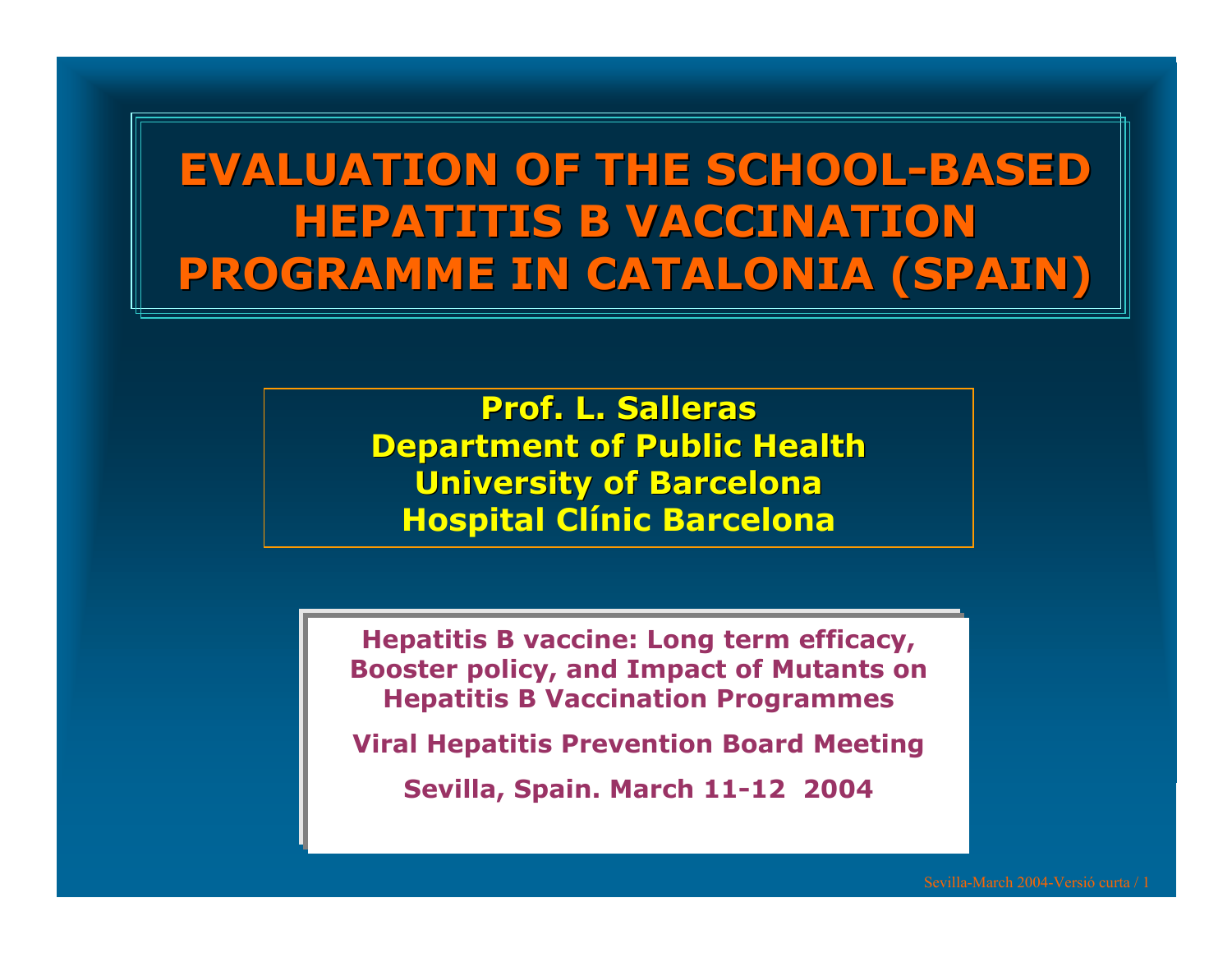**VACCINATION OF** PRE-ADOLESCENTS **OF 12 YEARS IN** SCHOOLS OF **CATALONIA CATALONIA**



Sevilla-March 2004-Versió curta / 2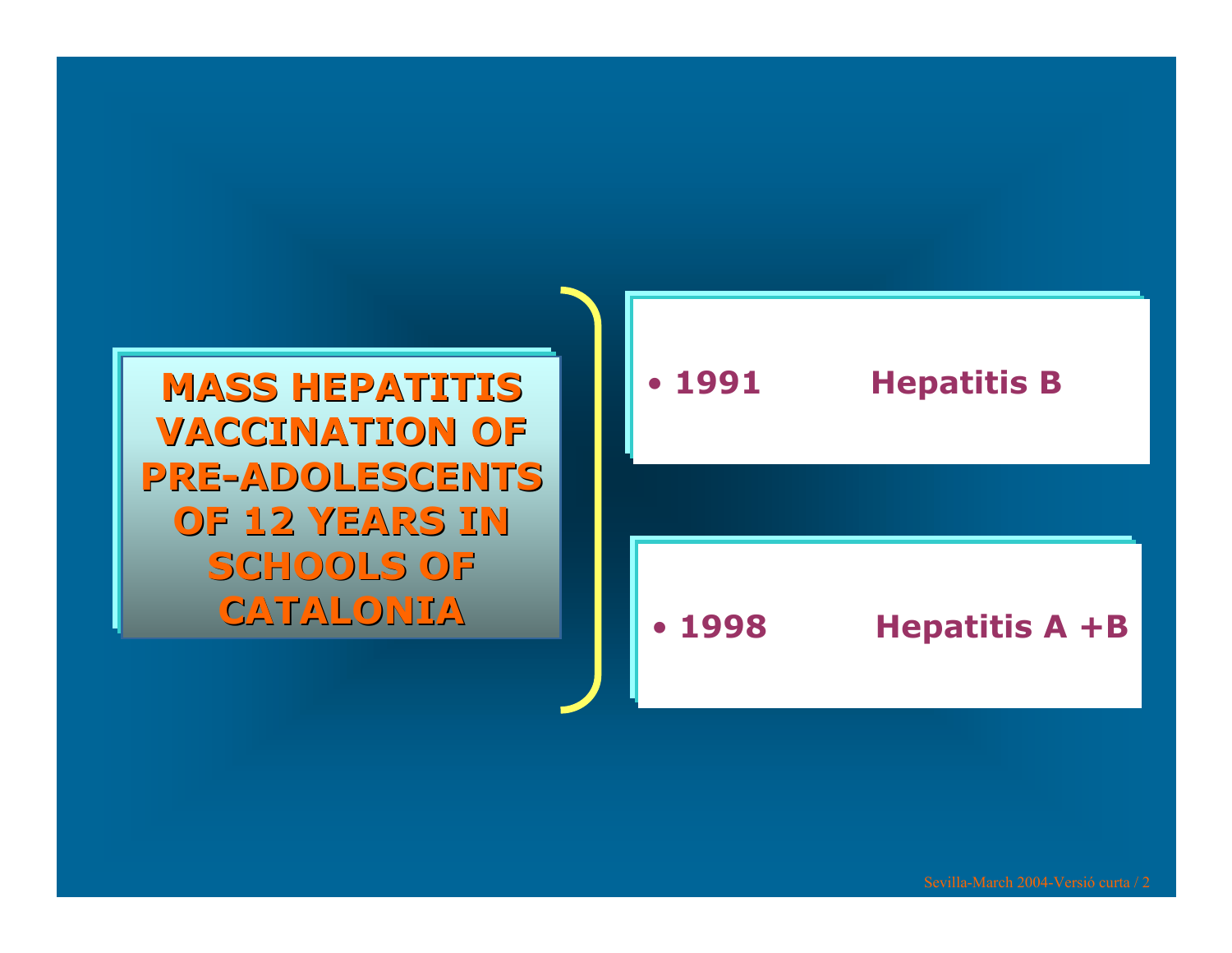**DESCRIPTIVE EPIDEMIOLOGY OF HEPATITIS B IN CATALONIA IN THE PRE -VACCINATION ERA VACCINATION ERA**

- ♣ **ANNUAL REPORTED MORBIDITY**
	- ♦ **3.3 per 100,000 inhabitants**
- ♣ **ANNUAL ESTIMATED MORBIDITY**
	- ♦**20 per 100,000**
- ♣ **PREVALENCE OF MARKERS ( > = 25 years)**
	- ♦ **HBsAg: 1 per 100 (60,000)**
	- ♦ **Anti-HBs : 20 per 100**
- ♣ **SEROEPIDEMIOLOGICAL PATTERN**
	- ♦**Intermediate type**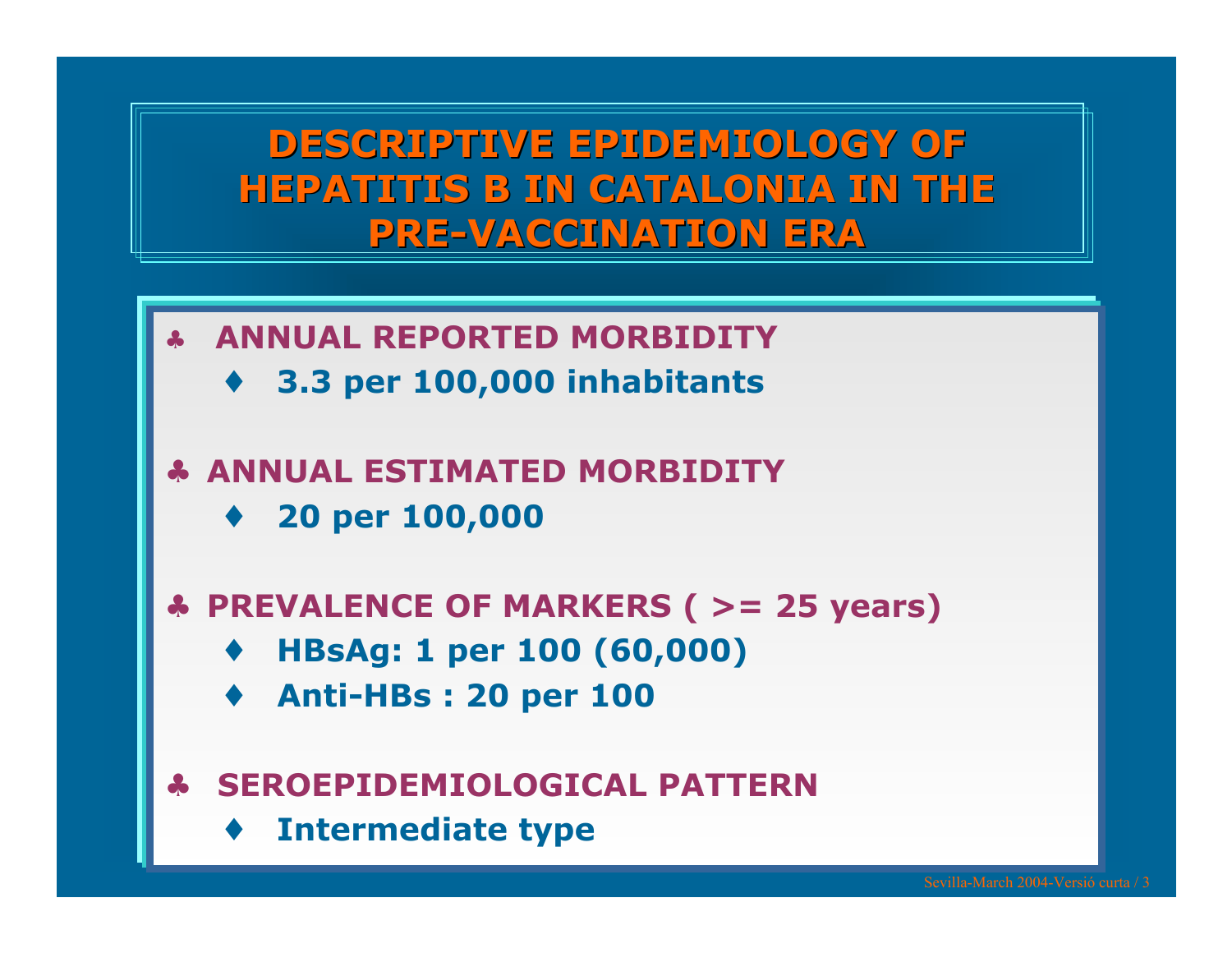#### **HEPATITIS B VACCINATION PROGRAMMES HEPATITIS B VACCINATION PROGRAMMES IN CATALONIA IN CATALONIA**

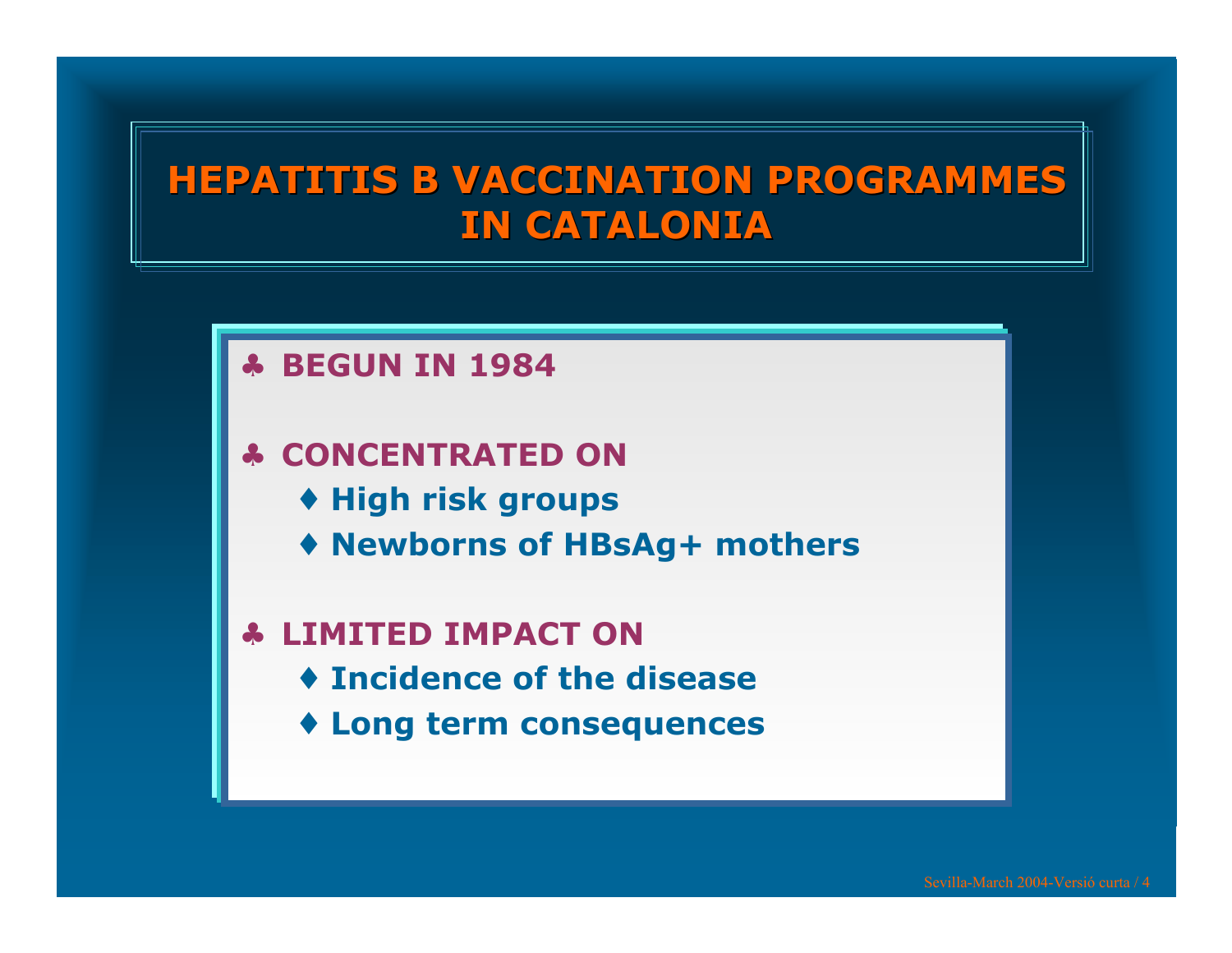## **UNIVERSAL HEPATITIS B VACCINATION IN CATALONIA ( CATALONIA (December December 1990)**

# **Three options of mass vaccination**



#### **InfantPre-adolescent adolescentInfant + pre -adolescent adolescent**

Sevilla-March 2004-Versió curta / 5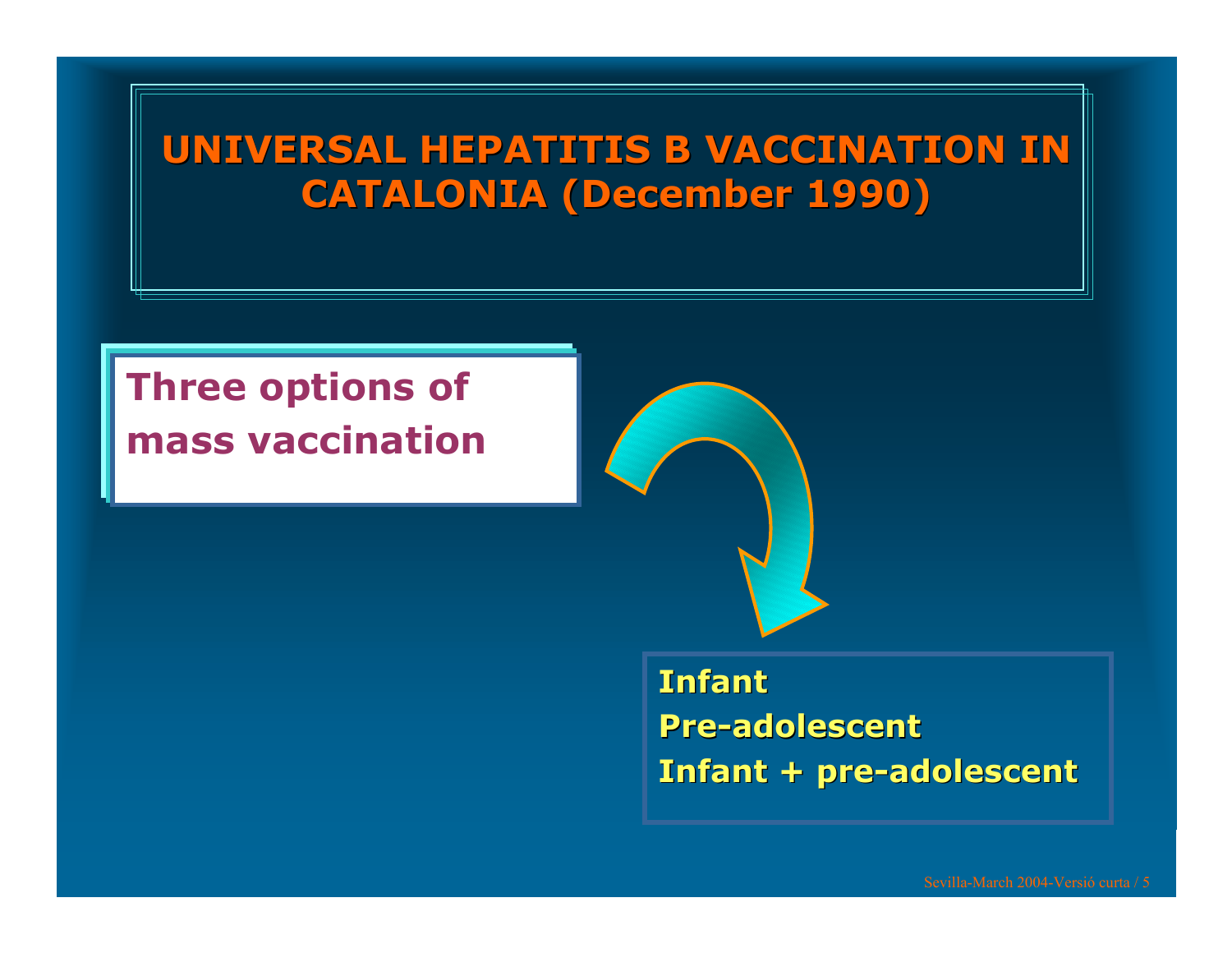## **RATIONALE FOR UNIVERSAL HEPATITIS B VACCINATION OF PRE-ADOLESCENTS IN SCHOOLS SCHOOLSCatalonia Catalonia 1990**

- **1. High risk of infection and disease during adolescence and early adulthood and a low risk in infants and younger children.**
- **2. Rapid impact o f the vaccination o n disease incidencerates.**
- **3. Presumed high vaccination coverages in schools.**
- **4.Efficiency of the intervention.**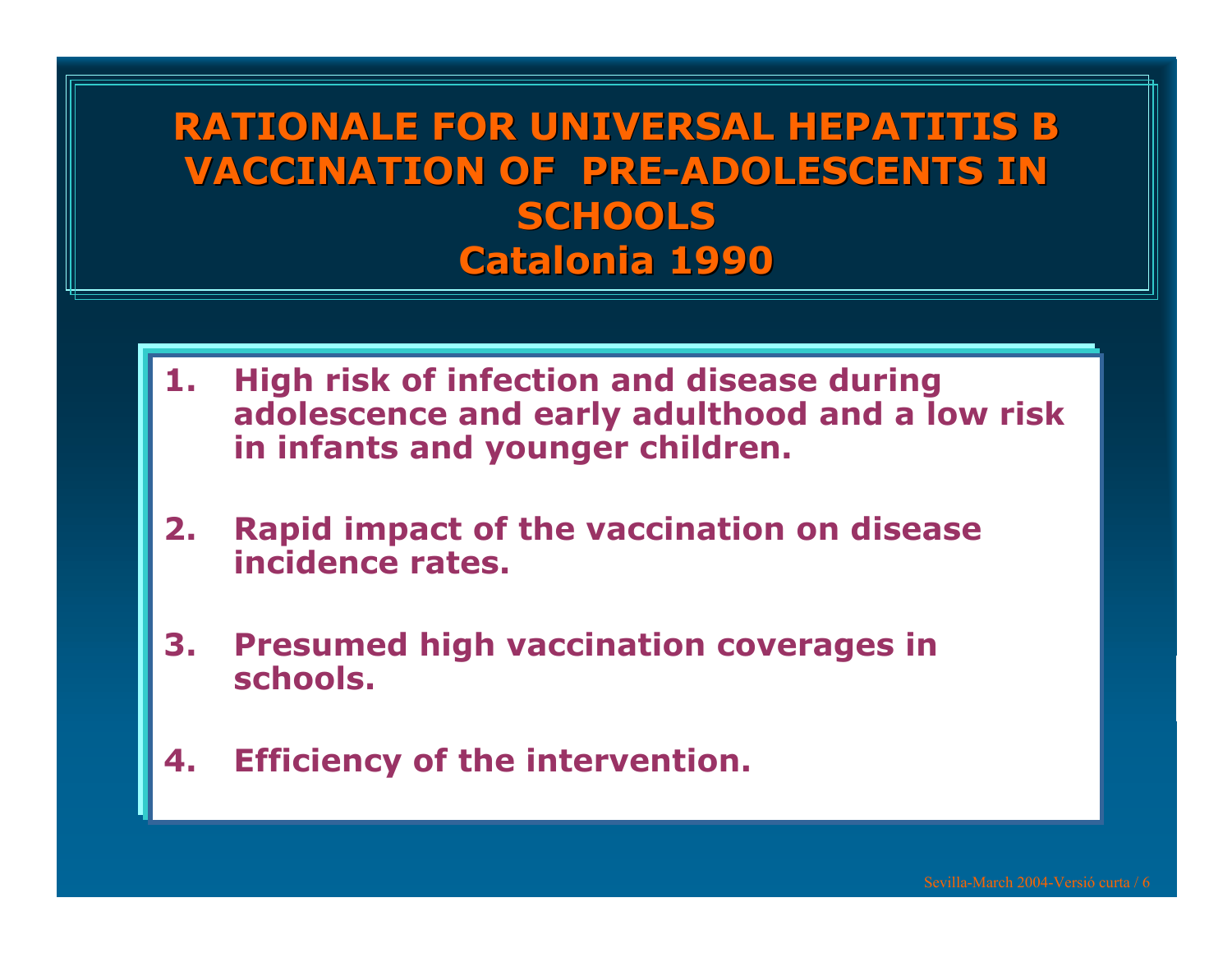## **PREVALENCE OF HEPATITIS B MARKERS IN PREVALENCE OF HEPATITIS B MARKERS IN THE POPULATION OF CATALONIA (1989) THE POPULATION OF CATALONIA (1989)**



**vaccination of adolescents. Eur J Epidemiol, 1992; 8: 640-644** $_{\tt Sevilla-March~2004\text{-}Versió\,eura}$  **/ 7 Source: Salleras L, Bruguera JM, Vidal J et al. Prevalence of Hepatitis B markers in the population of Catalonia (Spain). Rationale for universal**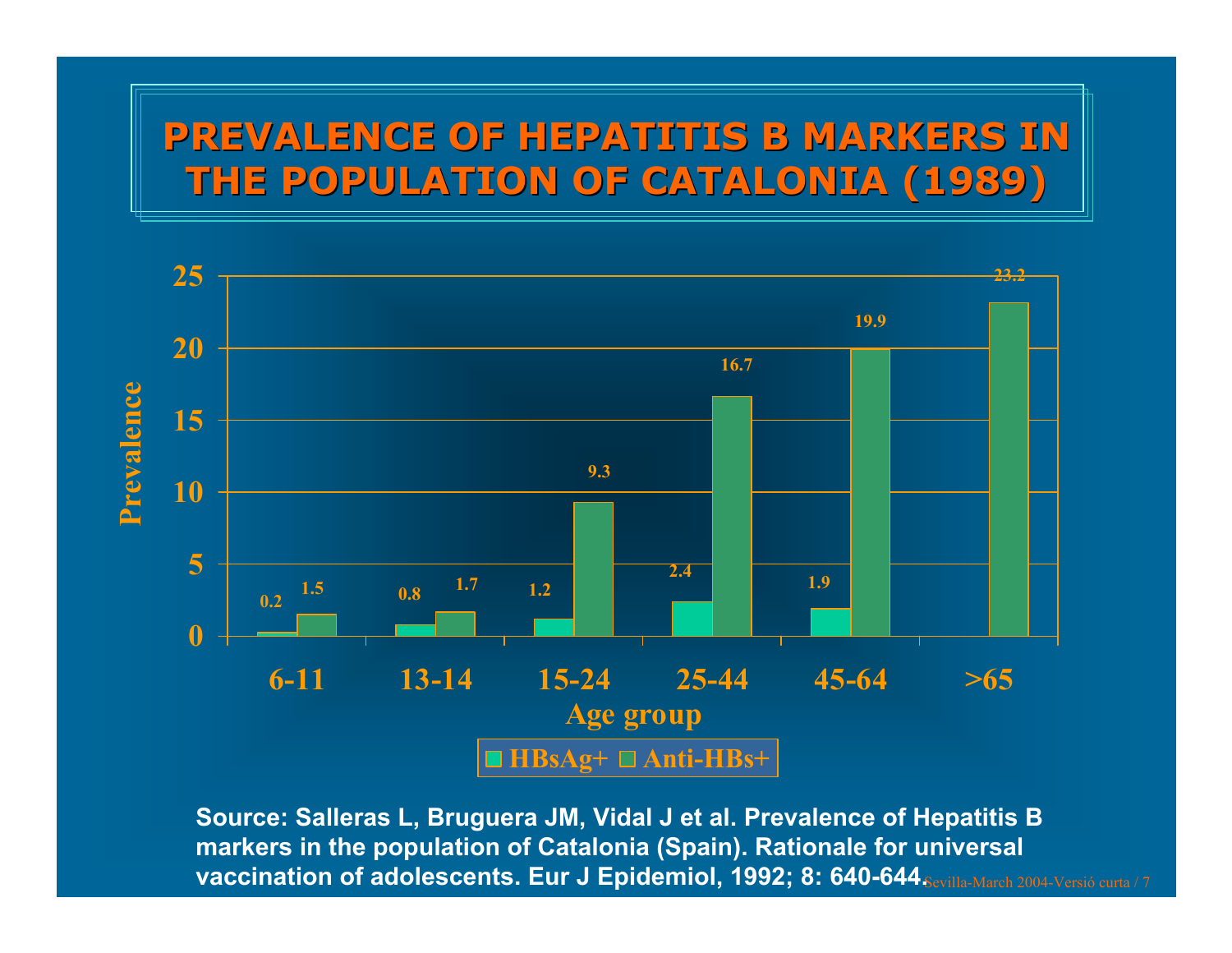#### **ESTIMATED RISK OF PERINATAL TRANSMISSION OF ESTIMATED RISK OF PERINATAL TRANSMISSION OF THE HEPATITIS B VIRUS IN CATALONIA 1999 THE HEPATITIS B VIRUS IN CATALONIA 1999**

| <b>Number of births per year</b>              | 60,000      |  |
|-----------------------------------------------|-------------|--|
| <b>Pregnant women</b>                         |             |  |
| $HBSAq + (1.2 \text{ per } 100)$              | 720         |  |
| $HBeAq + (5 per 100)$                         | 36          |  |
| HBeAg- (95 per 100)                           | 684         |  |
| Infectious mothers*                           | 134         |  |
| Infant chronic carriers**                     | 120         |  |
| Estimated prevalence of HBsAg+ at birth***(%) | 0.2 per 100 |  |

\* 90% of HBsAg + and HBeAg + and 15% of HBsAg+ a nd HBeAg- \*\* 90% of infected subjects at birth \*\*\* Without vaccination programme

Sevilla-March 2004-Versió curta / 8 **Bruguera M, Sánchez Tapias JM, S allerasL. Catalonian Programm eto Control of Hepati tis B.**Working group on the control of viral hepatitis. Munich 22-25 abril 1991. Sevilla-March 2004-Versió cu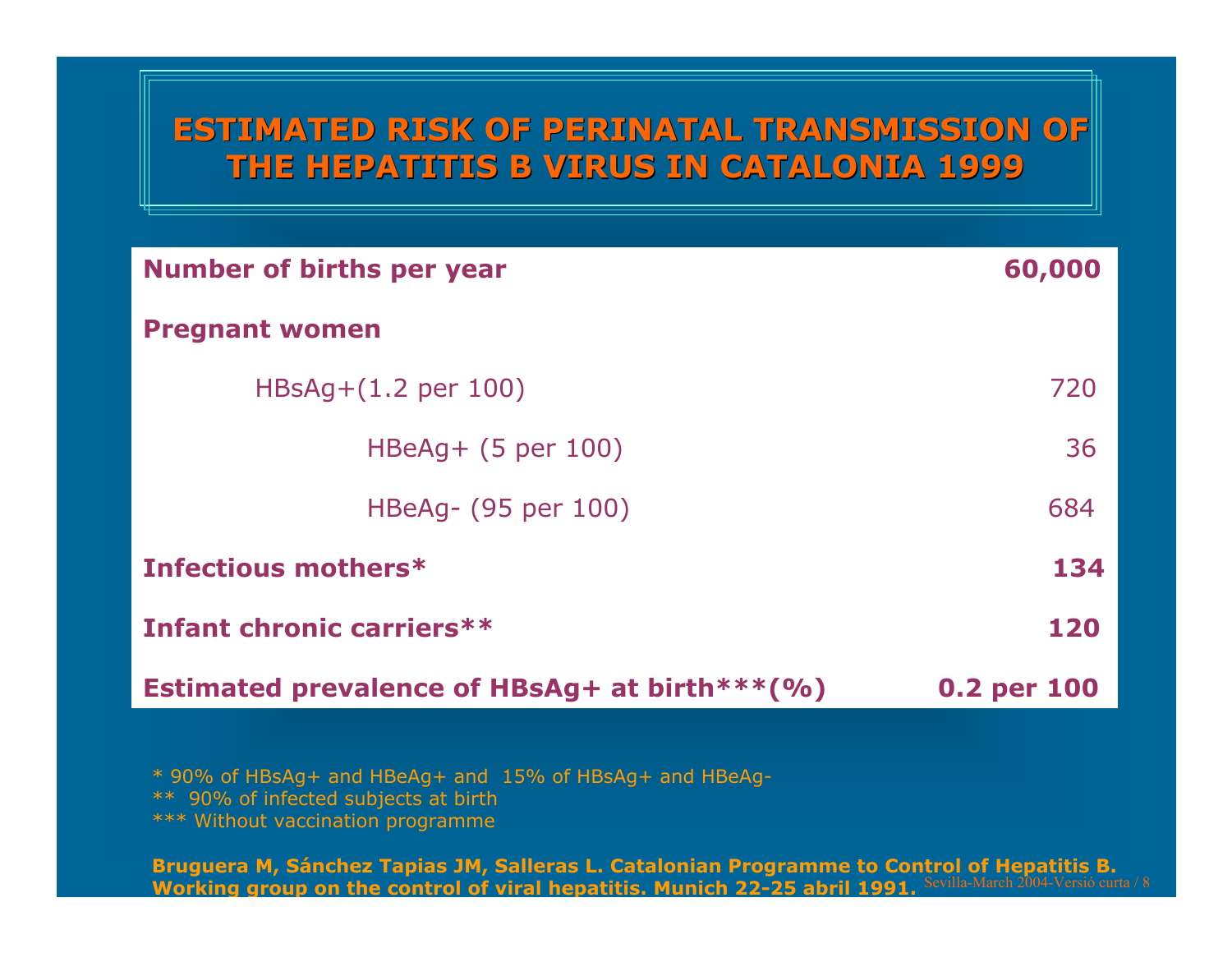#### **PREVALENCE OF CHRONIC CARRIERS OF CHRONIC CARRIERS OF HBsAg AT BIRTH AND IN THE 6 AT BIRTH AND IN THE 6 -11 YEARS AGE GROUP 11 YEARS AGE GROUP CATALONIA 1989 CATALONIA 1989**

| <b>Age</b>        | <b>Prevalence of HbsAg+</b><br><b>x 100</b> |
|-------------------|---------------------------------------------|
| At birth*         | 0.2 per 100                                 |
| At $6-11$ years** | 0.2 per 100                                 |

\*Estimated from the prevalence of HbsAg+ mothers, 1989. **\*\*Sero epidemiological survey in t he child p opula tion 1989.**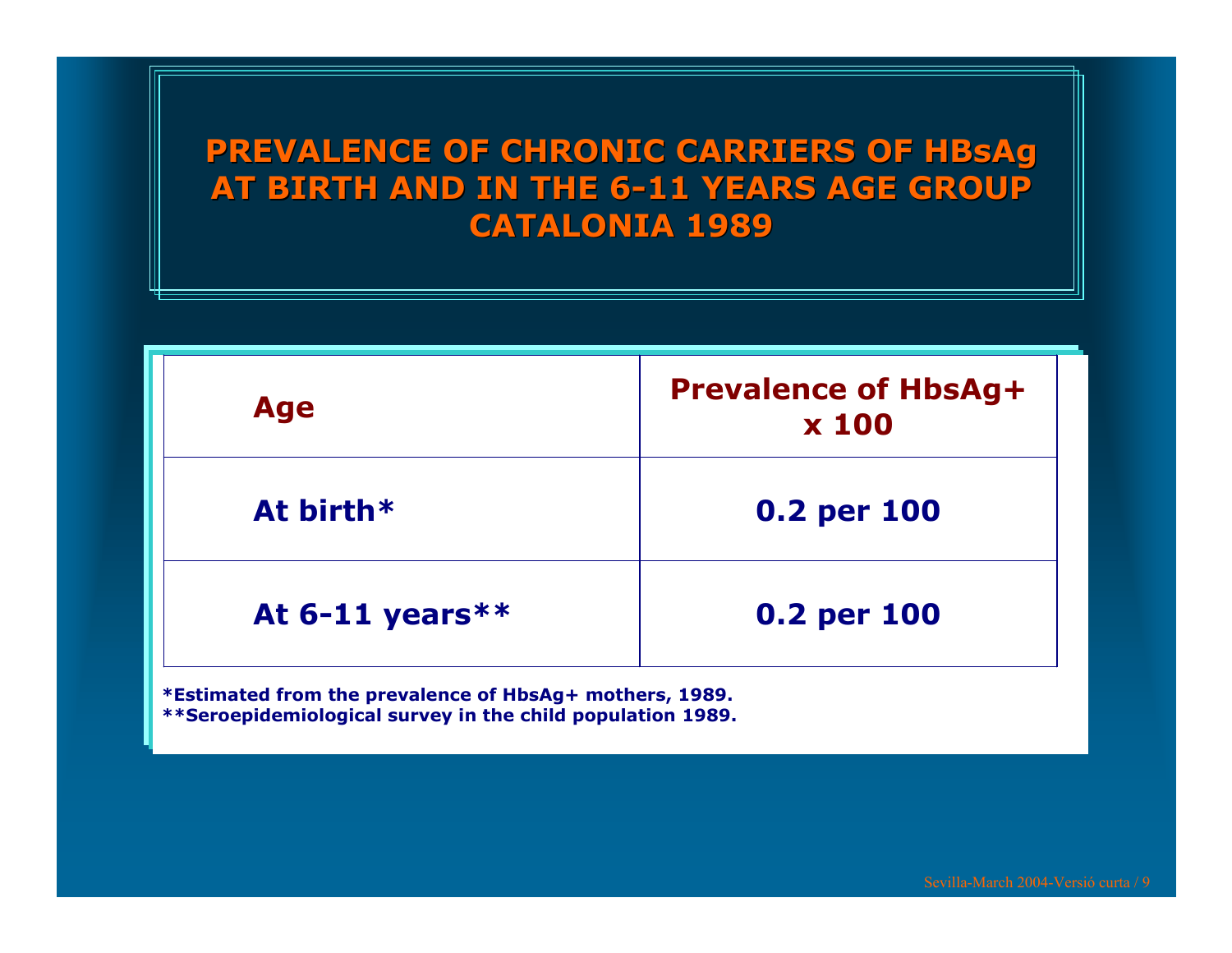#### **HEPATITIS B REPORTED MORBIDITY BY AGE CATALONIA 1990 CATALONIA 1990**



Sevilla-March 2004-Versió curta / 10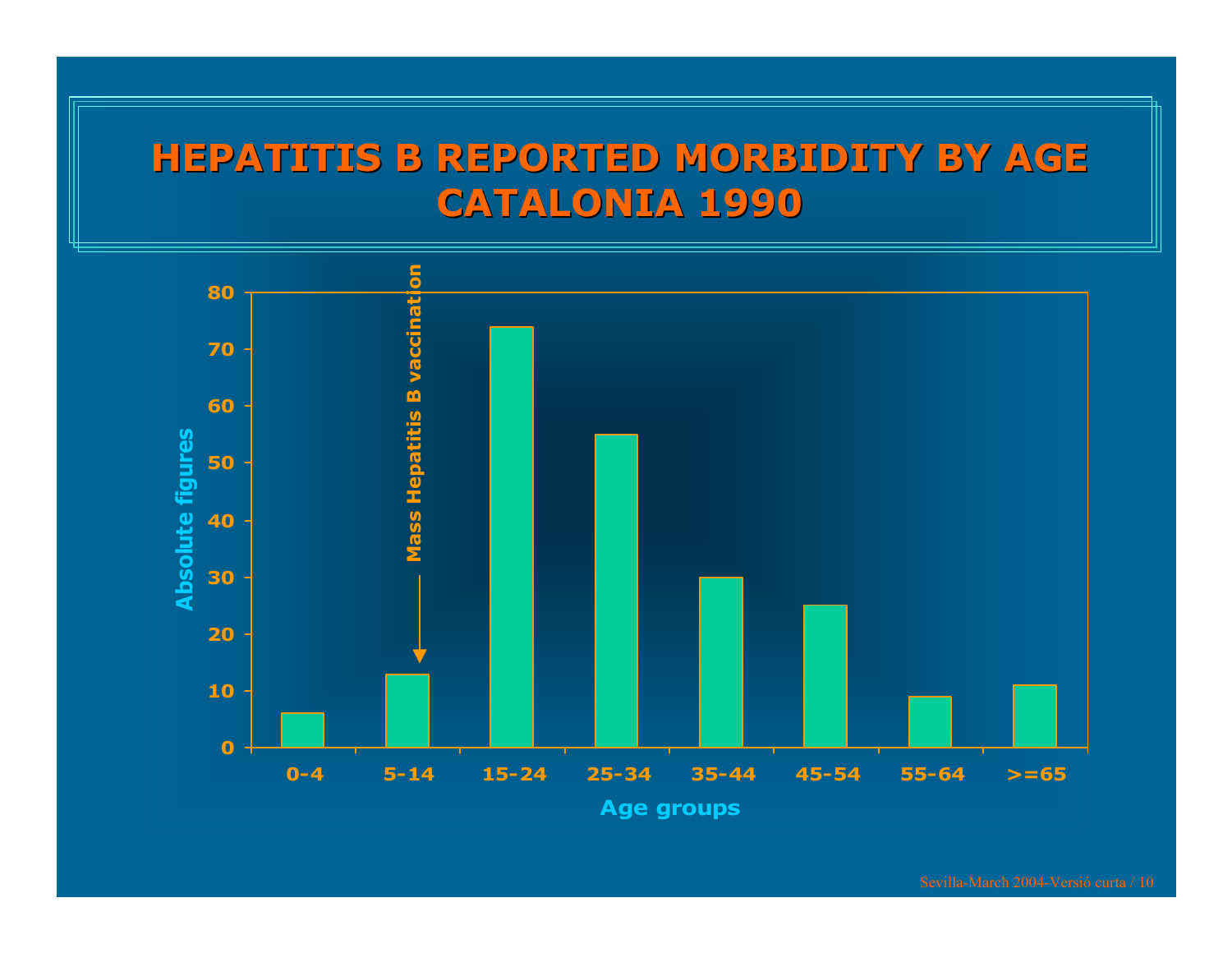# **SCHOOL-BASED VACCINATION PROGRAMMES IN SCHOOLS PROGRAMMES IN SCHOOLS**

#### ♣ **Established 1988**

♣**MMR at 11 years**

♣**Td at 14 years**

♣ **High vaccination coverage achieved**

Sevilla-March 2004-Versió curta / 11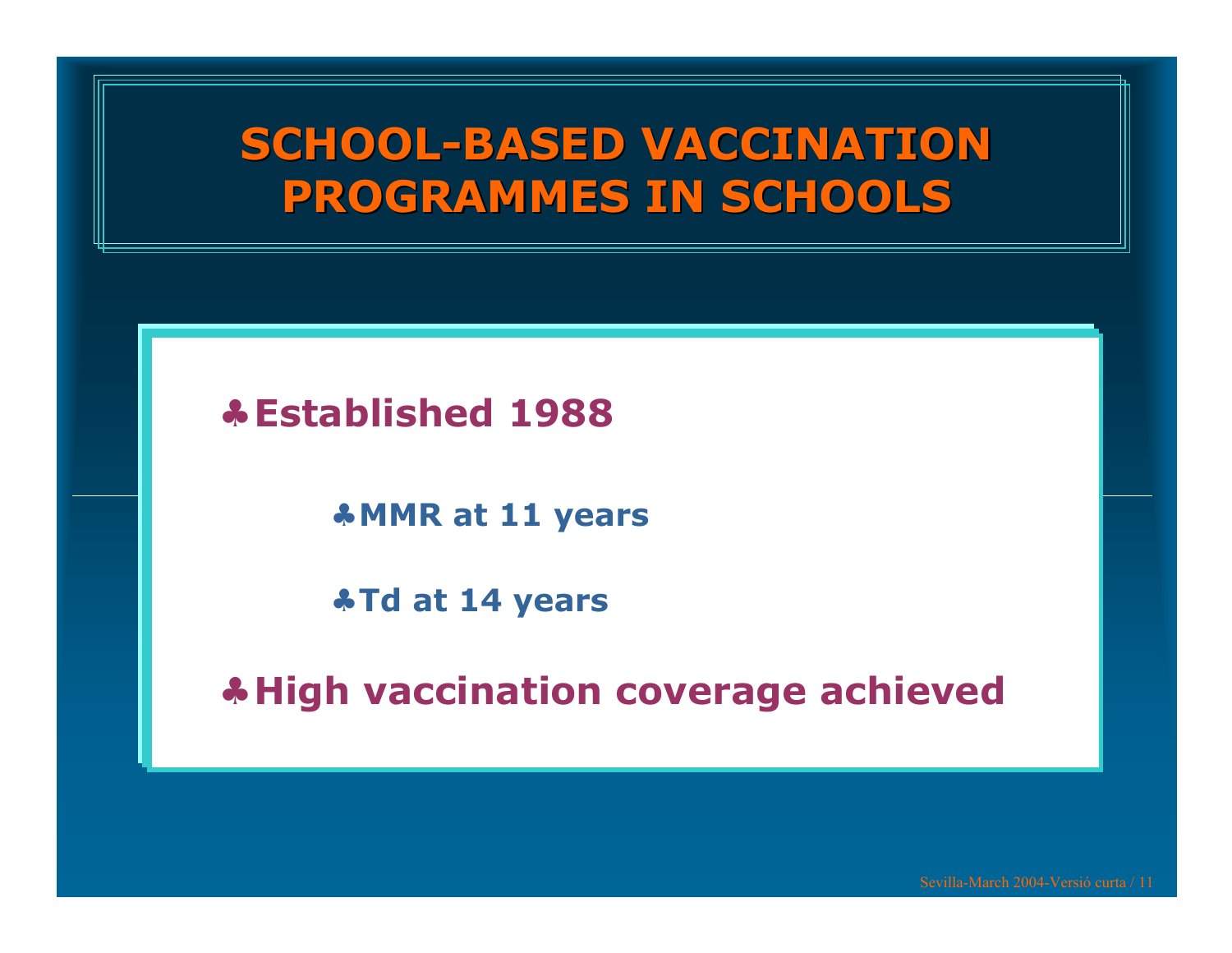## **COST-EFFECTIVENESS ANALYSIS OF EFFECTIVENESS ANALYSIS OF HEPATITIS B VACCINATION STRATEGIES IN CATALONIA (SPAIN) CATALONIA (SPAIN)**

| <b>VACCINATION STRATEGY</b>                          | <b>COST-EFFECTIVENESS RATIO</b><br><b>Cost/infection avoided</b><br>(in 1991 pts) |
|------------------------------------------------------|-----------------------------------------------------------------------------------|
| <b>Vaccination of infants</b>                        | 254.000 pts                                                                       |
| <b>Vaccination of infants and</b><br>pre-adolescents | 182.000 pts                                                                       |
| <b>Vaccination of pre-adolescents</b>                | 129.000 pts                                                                       |

**Source: Antoñanzas et al. Cost-effectiveness of hepatitis B vaccination strategies in Catalonia (Spain). Pharmacoeconomics 1995; 7: 428-43.**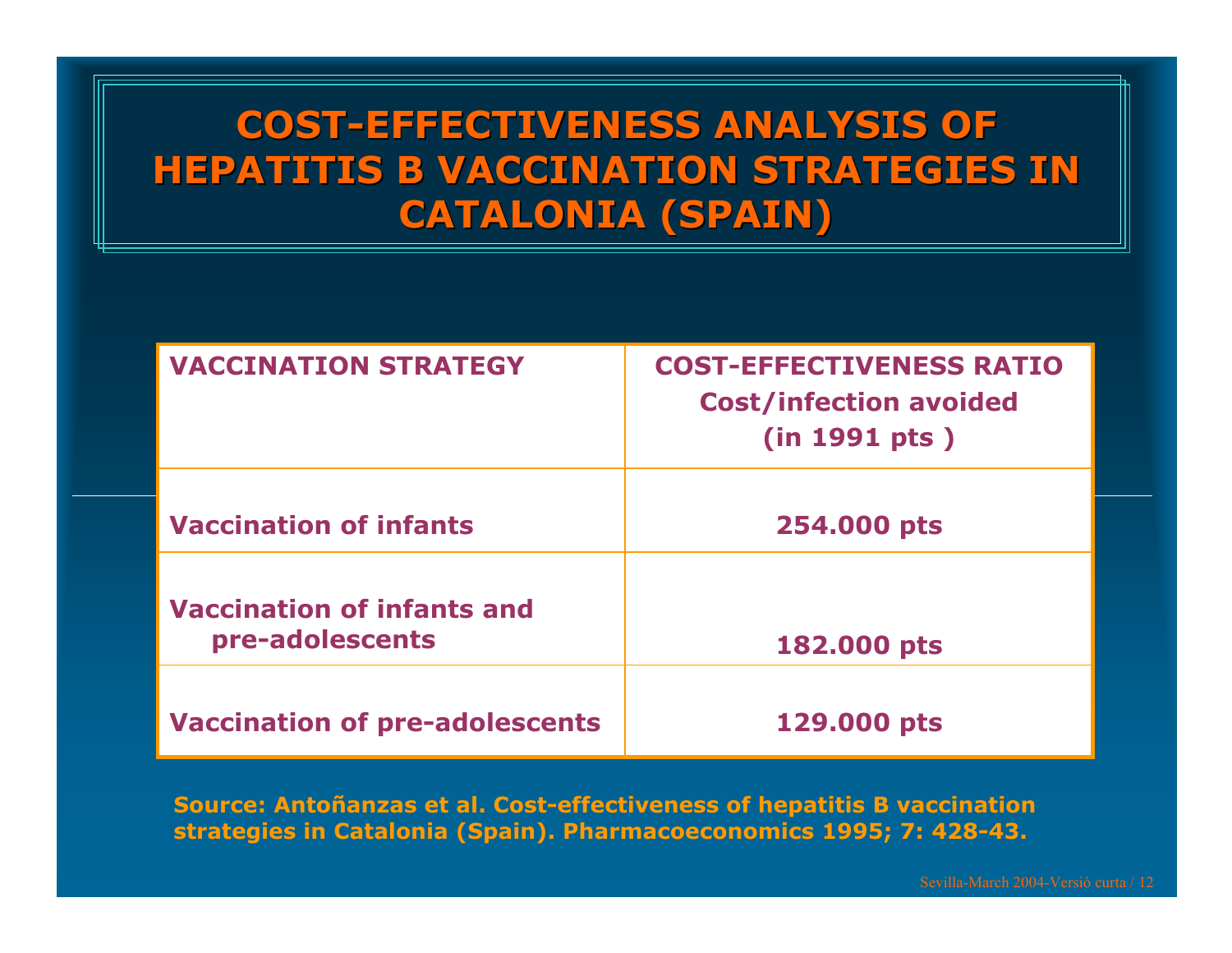#### **PRE-ADOLESCENT UNIVERSAL HEPATITIS B VACCINATION PROGRAMME VACCINATION PROGRAMME**

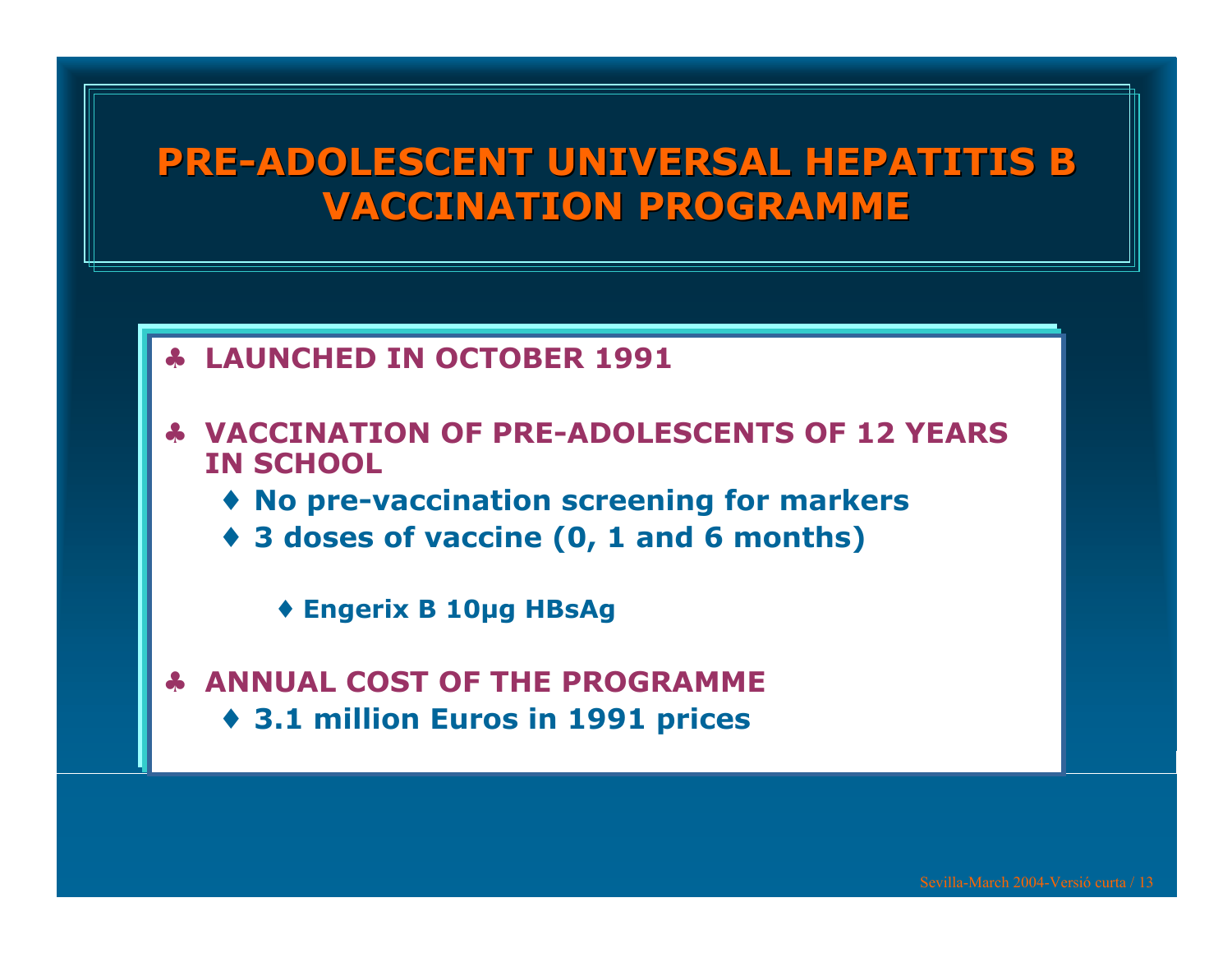## **HEALTH AND OPERATIONAL TARGETS OF PRE -ADOLESCENT HEPATITIS B ADOLESCENT HEPATITIS B VACCINATION PROGRAMME VACCINATION PROGRAMMECatalonia Catalonia 1991**

| <b>Type of</b><br>target     | <b>Indicator</b>                                                                                      | <b>Situation in</b><br><b>Catalonia</b><br>1989 | <b>Situation to attain by the</b><br><b>year 2000</b> |                       |
|------------------------------|-------------------------------------------------------------------------------------------------------|-------------------------------------------------|-------------------------------------------------------|-----------------------|
|                              |                                                                                                       |                                                 | <b>Objectives</b>                                     | <b>Quantification</b> |
| <b>Operational</b><br>target | <b>Vaccination</b><br>coverage of pre-<br>adolescents in<br><b>schools</b>                            |                                                 | <b>High level of</b><br>coverage                      | >90 per 100           |
| <b>Health</b><br>target      | <b>Prevalence of</b><br>hepatitis B virus<br>infection<br>$(antiHBC+)$ in<br>15-24 years age<br>group | 9.3 per 100                                     | 90% reduction                                         | $\leq 1$ per 100      |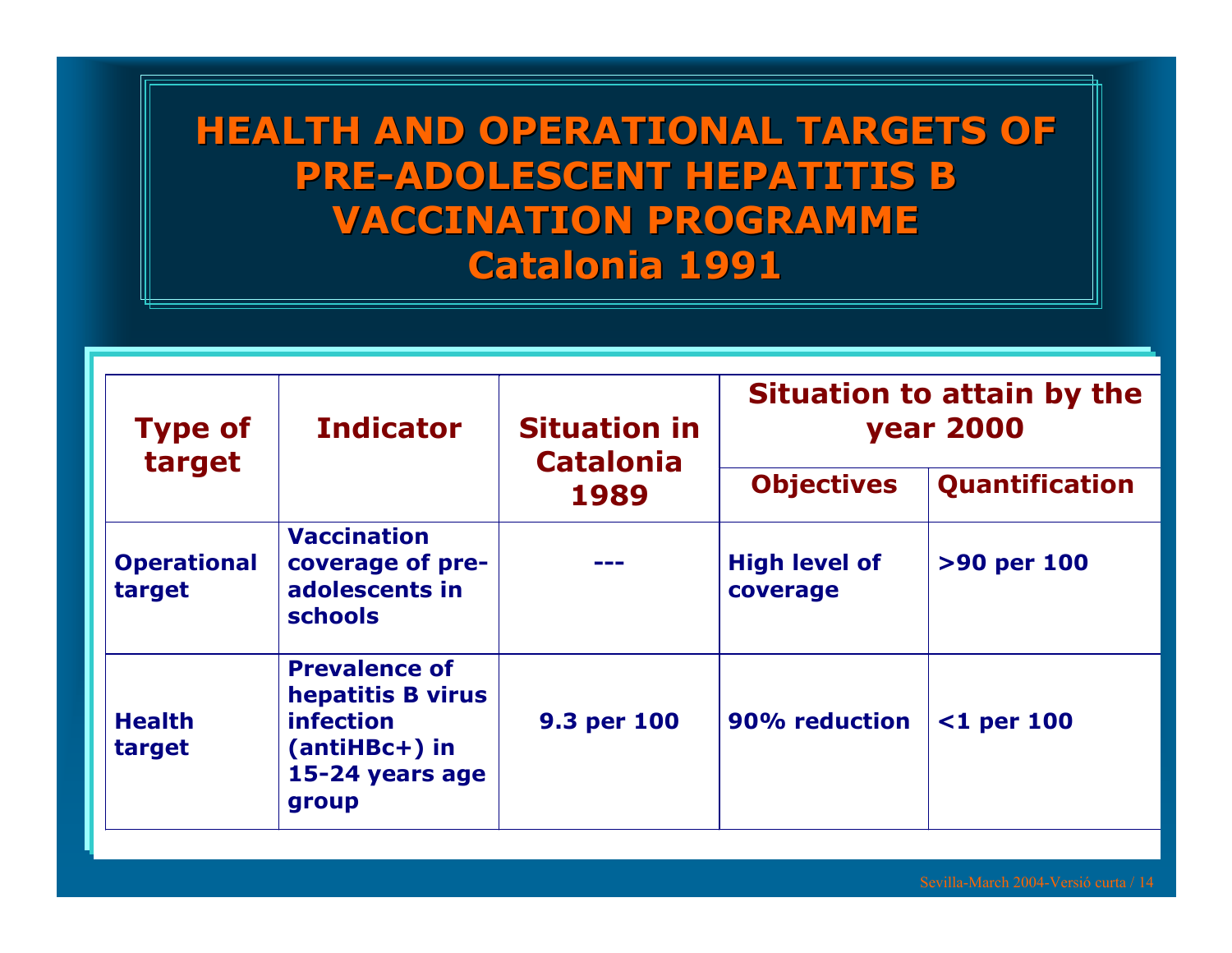#### **EVALUATION OF OPERATIONAL AND HEALTH TARGETS OF THE PROGRAMME HEALTH TARGETS OF THE PROGRAMME**

#### ♣**OPERATIONAL TARGET: VACCINATION COVERAGE**

- ♦ **Administrative data: Vaccine administered to school children**
- ♦ **Serological data: Prevalenc e of vaccine-induced immunity (anti-HBs+ and anti-HBc-) in adolescents of 14 years**
- ♣ **HEALTH TARGET: PREVALENCE OF HEPATITIS B VIRUS INFECTION IN 15-24 YEARS AGE GROUP**
	- ♦ **Serological data: Prevalenc e of antiHBc+ in th e 15- 24 years age group.**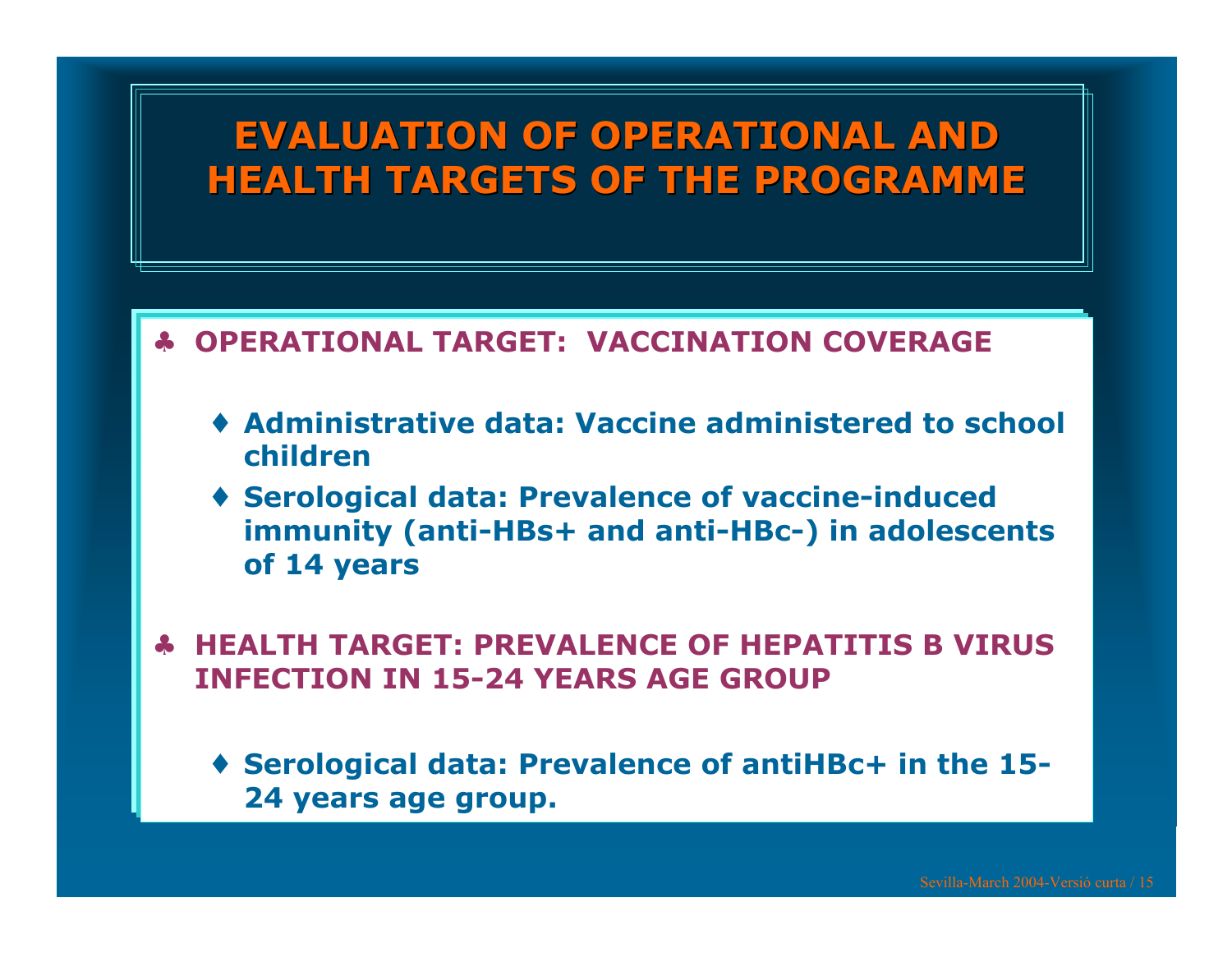#### **VACCINATION COVERAGE (VACCINES VACCINATION COVERAGE (VACCINES ADMINISTERED) IN PRE ADMINISTERED) IN PRE -ADOLESCENTS OF 12 ADOLESCENTS OF 12 YEARS WITH THE HEPATITIS B VACCINE ARS WITH THE HEPATITIS B VACCINECatalonia Catalonia 1991 -2000**

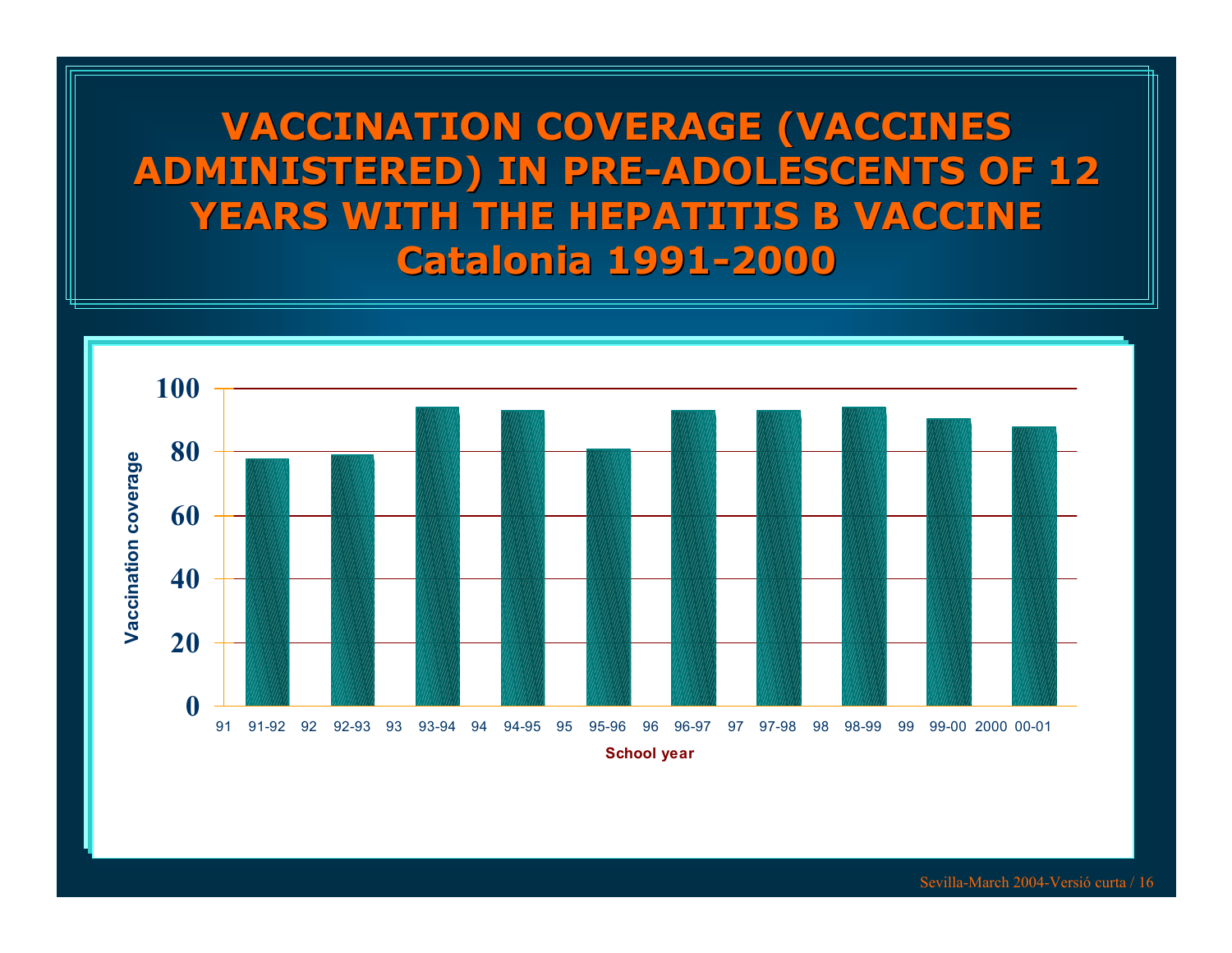## **PREVALENCE OF HEPATITIS B VACCINE PREVALENCE OF HEPATITIS B VACCINE INDUCED IMMUNITY IN ADOLESCENTS OF INDUCED IMMUNITY IN ADOLESCENTS OF 14 YEARS 14 YEARSCatalonia Catalonia (Spain) 1986 -2001**

| <b>YEAR</b> | n   |               | <b>Hepatitis B vaccine-induced</b><br>immunity<br>(antiHBs+ antiHBc-) |           |  |
|-------------|-----|---------------|-----------------------------------------------------------------------|-----------|--|
|             |     | <b>Number</b> | <b>X100</b>                                                           | 95%CI     |  |
| 1986        | 479 |               |                                                                       |           |  |
| 1996        | 299 | 281           | $94.0*$                                                               | 91.3-96.7 |  |
| 2001        | 305 | 287           | $94.1*$                                                               | 91.5-96.7 |  |

\* P<0.001 a gainst 1986

SO U RC E: Serolo gical surveys. General Directorate of P ublic Health. Department of Health an d Social Security. A utonomo us Govern ment of Catalonia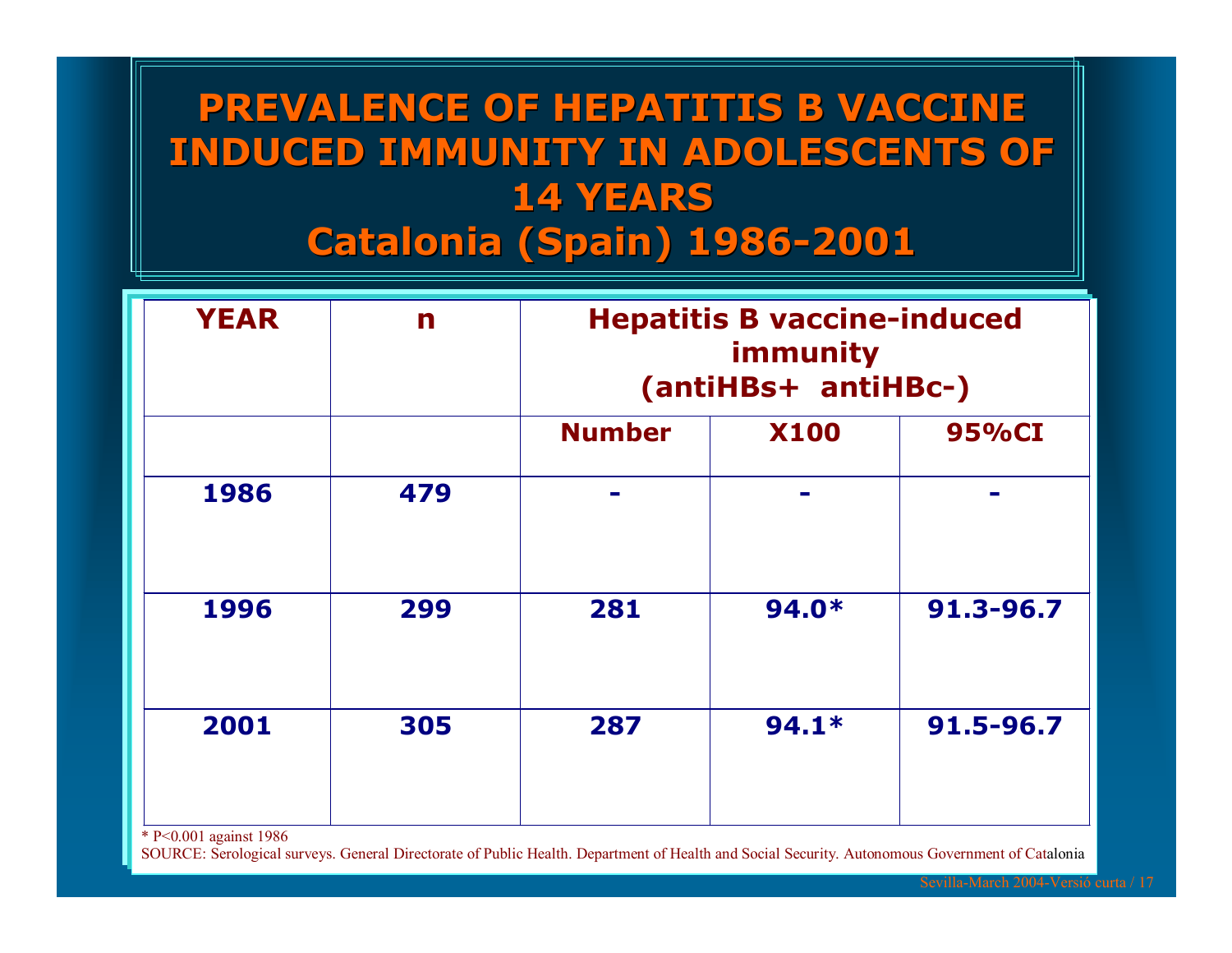## **PREVALENCE OF HEPATITIS B VIRUS INFECTION SUSCEPTIBILITY IN ADOLESCEN TS OF 14 YEARS Catalonia (Spain) 1986-2001**

| n   | <b>Hepatitis B virus infection</b><br><b>susceptibility</b><br>(anti-HBs- & anti-HBc-) |                                   |  |                                             |
|-----|----------------------------------------------------------------------------------------|-----------------------------------|--|---------------------------------------------|
|     | <b>Number</b>                                                                          | <b>Prevalence</b><br><b>x 100</b> |  | 95%CI                                       |
| 479 | 467                                                                                    | 97.5                              |  |                                             |
| 299 | 16                                                                                     | $5.4*$                            |  |                                             |
| 305 | 17                                                                                     | 5.6                               |  |                                             |
|     |                                                                                        |                                   |  | $96.1 - 98.9$<br>$2.8 - 8.0$<br>$3.0 - 8.2$ |

••  $p < 0.001$  against 1986

•• SOURCE: Serological surveys. General Directorate of Public Health. Department of Health and Social Security. Autonomous Government of Catalonia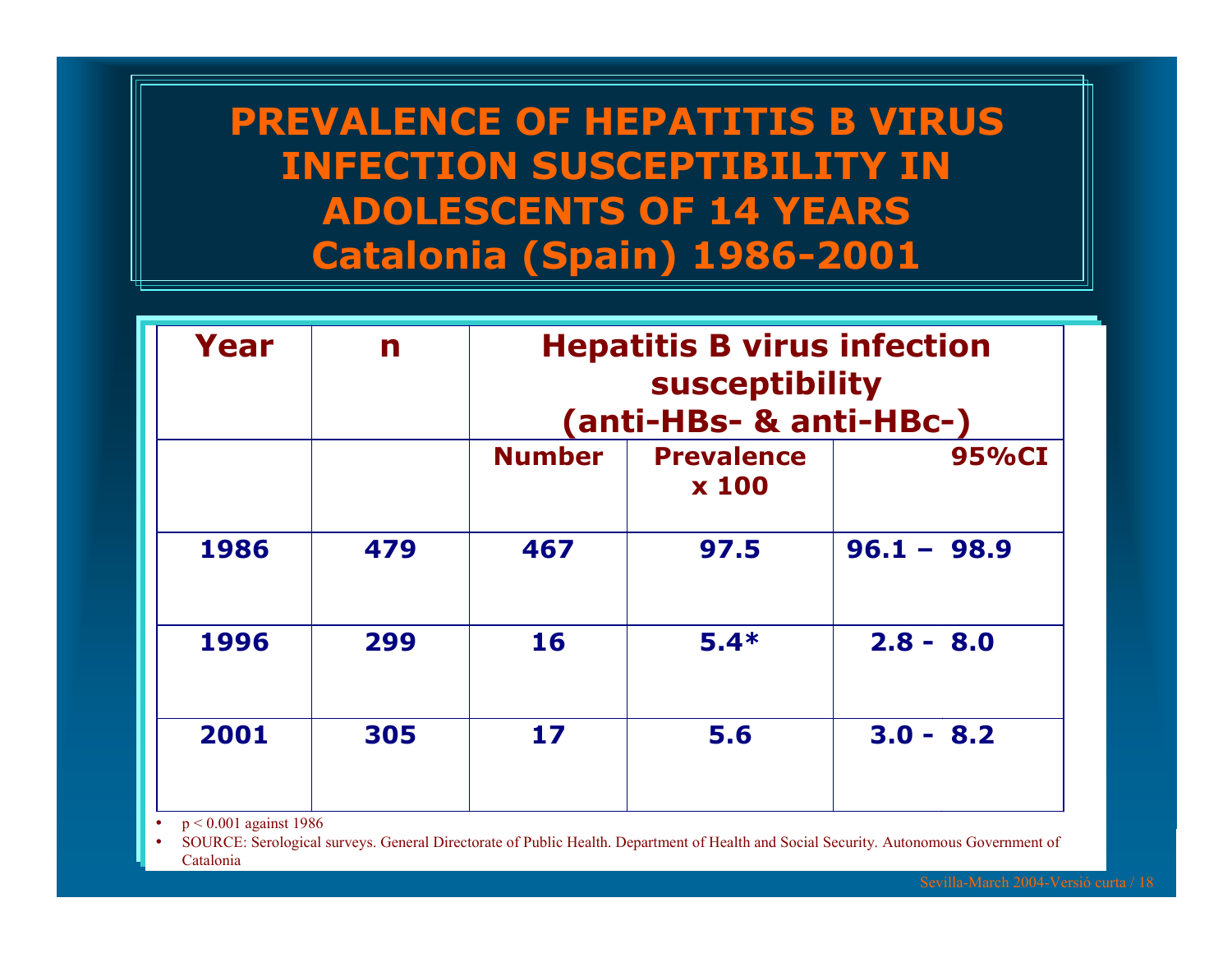#### **PREVALENCE OF HEPATITIS B PREVALENCE OF HEPATITIS B VACCINE INDUCED VACCINE INDUCED IMMUNITY IN ADOLESCENTS OF 14 YEARS ACCORDING TO THE NUMBER OF DOSES RECEIVED ACCORDING TO THE NUMBER OF DOSES RECEIVED Catalonia Catalonia (Spain) 2001**

| <b>Number of</b><br>doses<br>recieved | n   | <b>Hepatitis B vaccine induced</b><br>immunity<br>(anti-HBs+, anti-HBc-) |             |           |
|---------------------------------------|-----|--------------------------------------------------------------------------|-------------|-----------|
|                                       |     | <b>Number</b>                                                            | <b>X100</b> | 95% CI    |
| 3 doses                               | 322 | 312                                                                      | 96.9        | 95.0-98.8 |
| 2 doses                               | 21  | 20                                                                       | 95.2        | 86.1-100  |
| <b>TOTAL</b>                          | 343 | 332                                                                      | 96.8        | 94.9-98.7 |

SOUR C E: Serological surveys. Ge neral Directorate of P ublic Health. Department of Health a n d Social Sec urity. A utonomous Gover n ment of Catalonia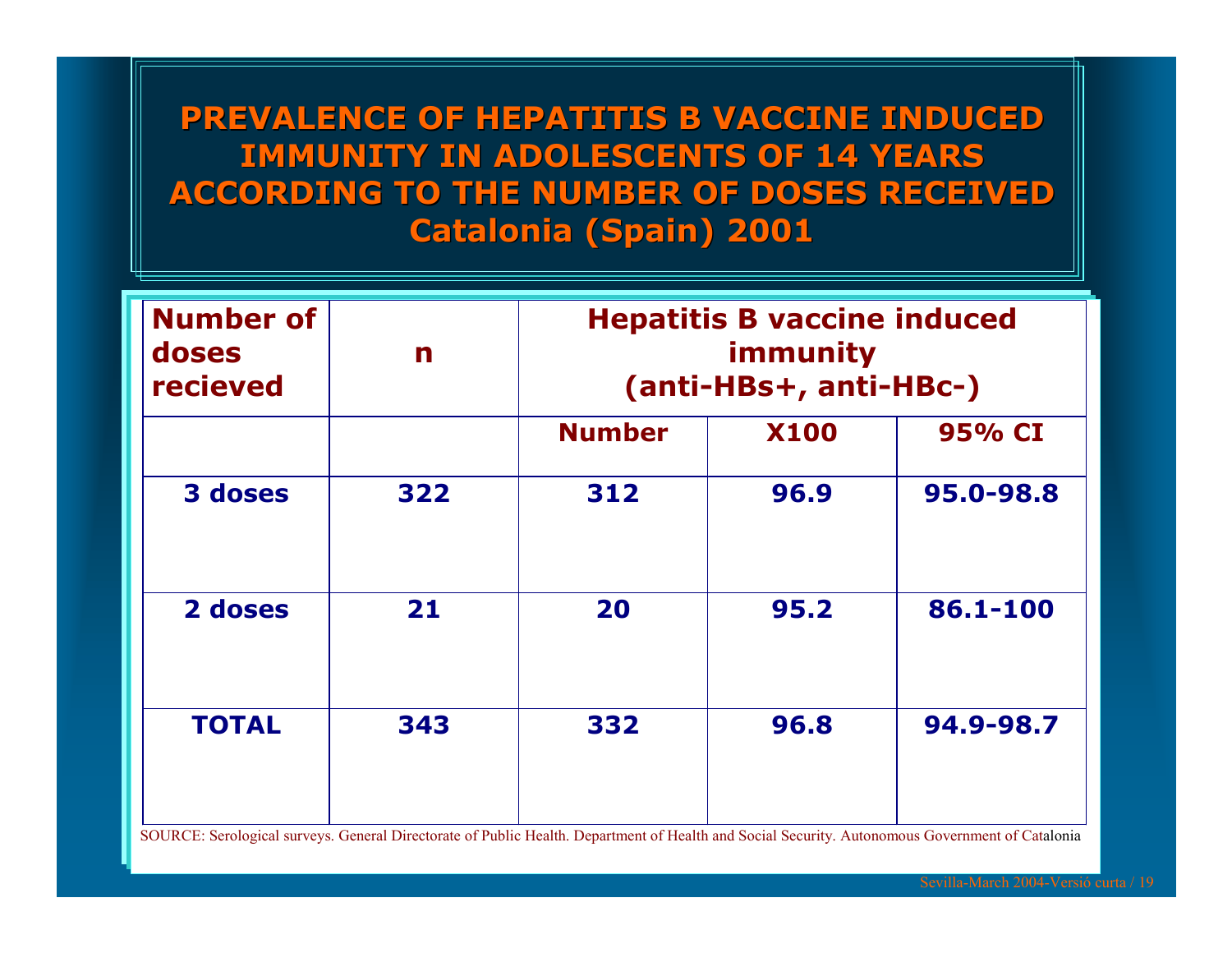## **PREVALENCE OF HEPATITIS B VIRUS PREVALENCE OF HEPATITIS B VIRUS INFECTION IN THE 15 INFECTION IN THE 15-24 YEARS AGE 24 YEARS AGE GROUP Catalonia Catalonia 1986 -2001**

|      |     | <b>Prevalence of anti-HBc</b> |                |              |
|------|-----|-------------------------------|----------------|--------------|
| Year | n   |                               |                |              |
|      |     | <b>Number</b>                 | <b>Per 100</b> | 95% CI       |
|      |     |                               |                |              |
| 1986 | 72  | 7                             | 9.3            | $2.6 - 16.0$ |
| 1996 | 118 | 4                             | 3.3            | $0.1 - 6.5$  |
| 2001 | 207 | $\mathbf{2}$                  | 0.9            | $0 - 2.2$    |
|      |     |                               |                |              |

Source: Serological surveys 1980 and 2001. General Directorate of Public Health. Department of Health and Social Security. Autonomous Government of Catalonia.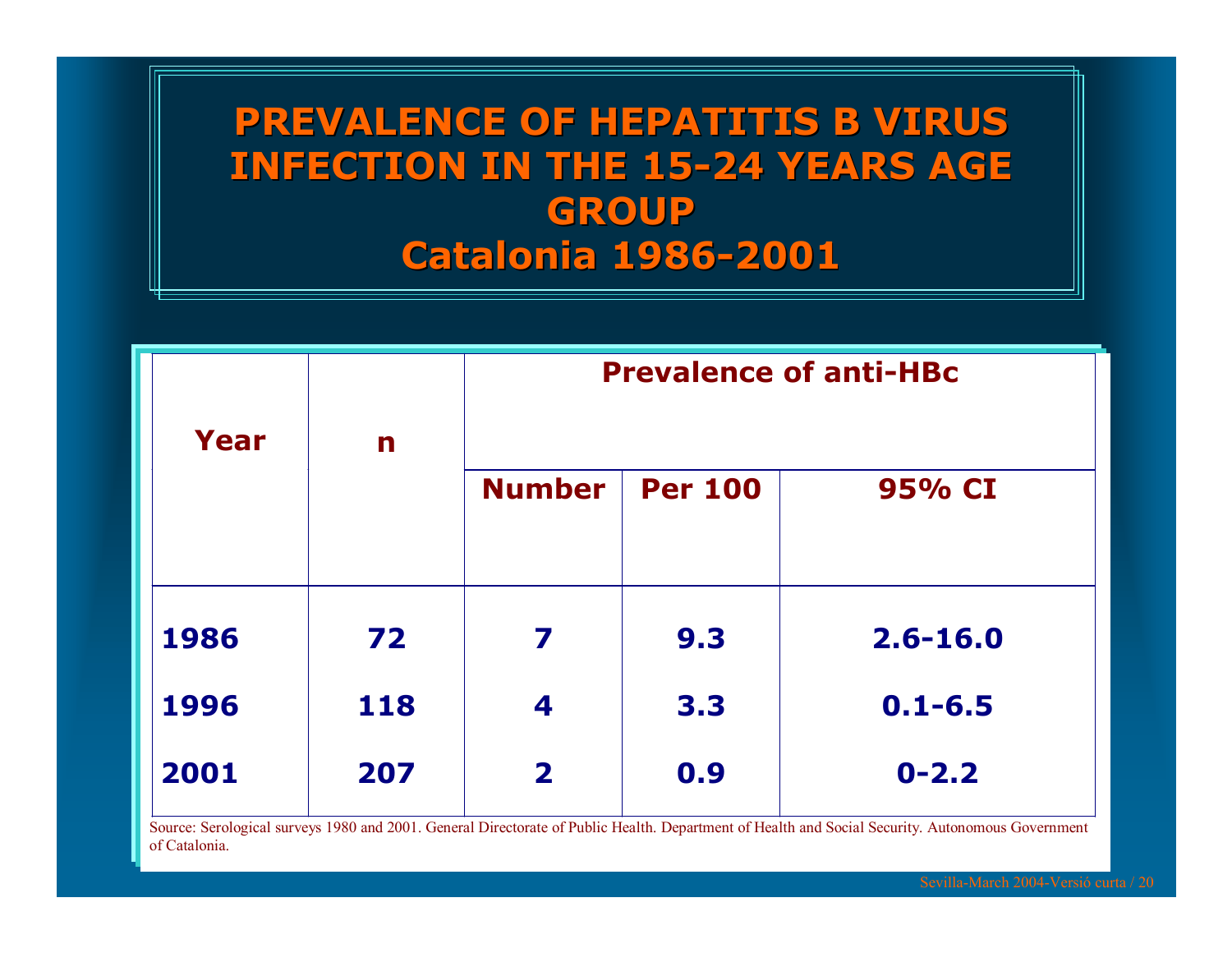#### **HEPATITIS B MORBIDITY IN THE 10-19 YEARS AGE GROUP AND VACCINATION COVERAGE OF AGE GROUP AND VACCINATION COVERAGE OF PRE-ADOLESCENTS OF 12 YEARS WITH THE ADOLESCENTS OF 12 YEARS WITH THE HEPATITIS B VACCINE HEPATITIS B VACCINECatalonia Catalonia 1991 -2000**

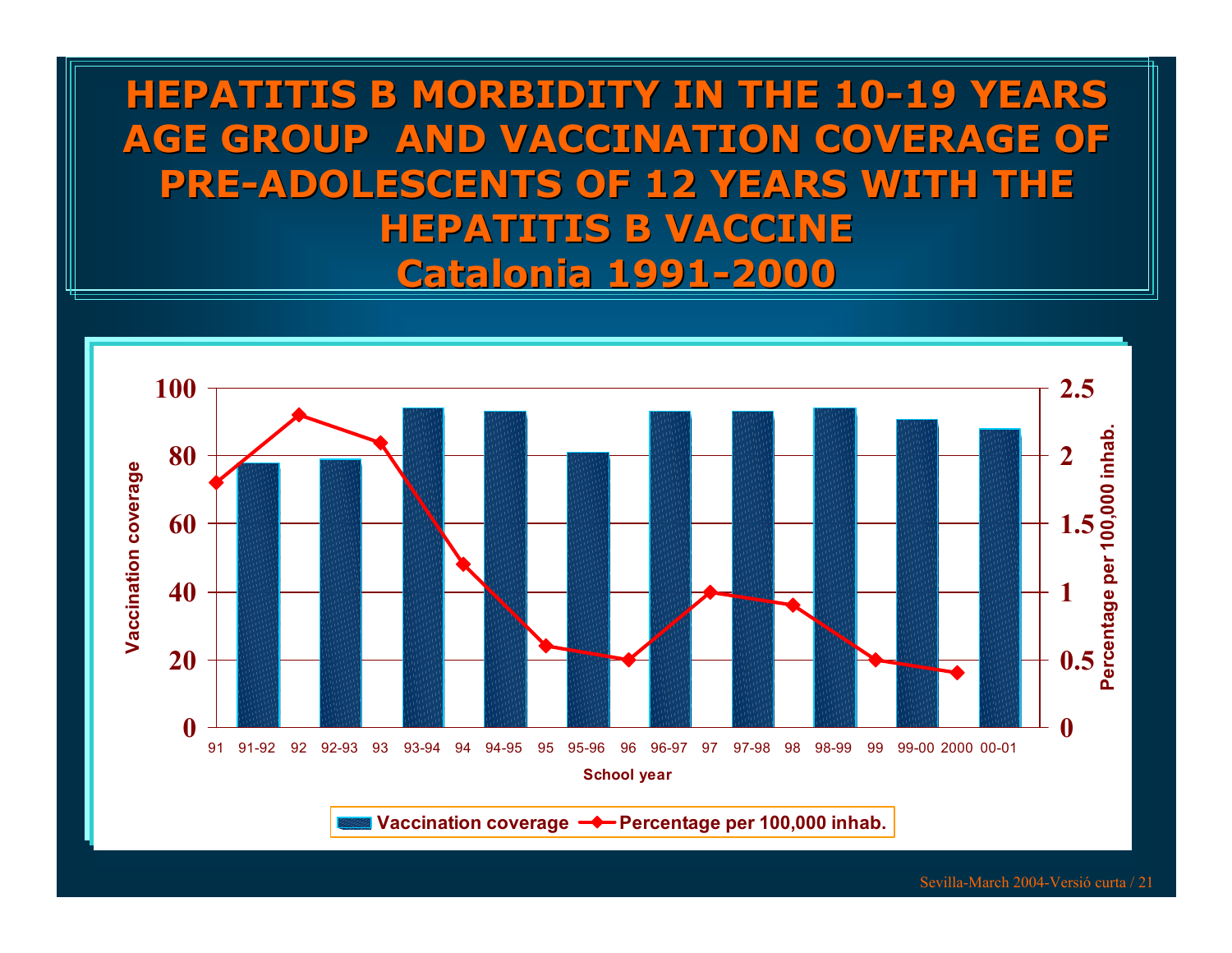## **COMPARISON WITH OTHER MASS COMPARISON WITH OTHER MASS HEPATITIS B VACCINATION PROGRAMMES HEPATITIS B VACCINATION PROGRAMMES OF PREADOLESCEN OF PREADOLESCENT S**

**Th e results of the Catalan P rogramme** I he results of the Catalan Programme compare<br>favorably with similar programmes

#### **Vaccination coverage**

- ♦ **Italy**
- ♦ **Canada**
- ♦ **U.S**

#### **Effectivenessof the programme**

- ♦ **Israel**
- ♦ **China**
- ♦ **Taiwan**
- ♦ **South Africa**
- ♦ **Gambia**
- ♦ **Some Pacific Islands**